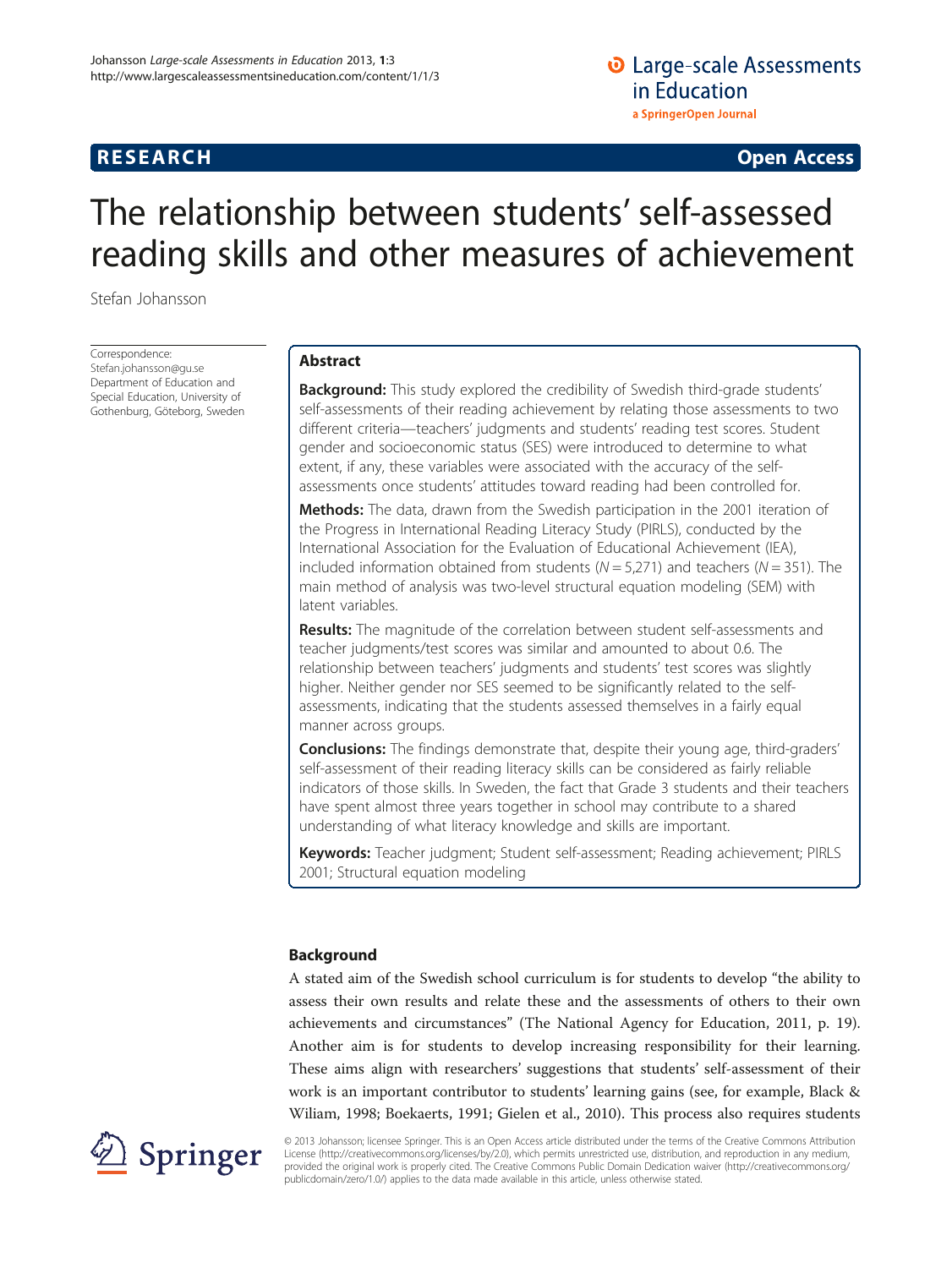to interpret teachers' evaluations of their work and, from there, decide which strategies they will use in their further learning efforts.

Hattie [\(2009](#page-15-0)) found that when students and teachers have a shared understanding not only of when goals are reached but also of which goals to work toward next, learning improves. However, despite students' self-assessments being expressed as a goal in Swedish education and despite these assessments having been documented as beneficial for student learning, teachers still express doubts about both their accuracy and use (Ross, [2006](#page-15-0)). One of the main concerns focuses on how self-assessments correlate to other measures of achievement, such as teacher judgments and tests.

Black & Wiliam ([1998](#page-14-0)) are two of the researchers who agree that students are likely to take more responsibility for their own learning when they have opportunity to selfassess their learning. If this is indeed the case, providing students with opportunities to assess their own work in an accurate and reliable manner seems an essential part of pedagogical practice. Ongoing feedback from teachers remains of considerable importance in this regard because it helps students make accurate self-assessments (Hattie & Timperley, [2007](#page-15-0); Ross et al., [1999](#page-15-0)).

However, in the likely event of teacher presence becoming less marked as learning becomes more individualized, other factors such as students' home backgrounds tend to become increasingly important with respect to the effectiveness of assessing one's own knowledge and skills (Hansson, [2011\)](#page-15-0). Over the years, students' socioeconomic status (SES) has been increasingly seen as a particularly powerful determinant of achievement differences among students (Myrberg & Rosén, [2006\)](#page-15-0).

The main aim of this study was to investigate the accuracy of Grade 3 Swedish students' self-assessments of their reading skills by looking at those assessments firstly within the context of teachers' judgments of those skills, and secondly in relation to the students' results on the Progress in International Reading Literacy Study (PIRLS) test of reading literacy. In the present study, self-assessments thus relate to two different criterion measures—teacher judgments and standardized test results—and so allow the validity of the use of self-assessments to be addressed from two different angles. I also took into account student gender and SES when conducting my analyses, in order to investigate whether accuracy of self-assessment differed across these groups. Finally, I controlled for students' attitudes to reading.

#### Students' self-assessments and their alignment with other forms of assessment

Student self-assessment may be a successful route for further learning. Positive effects on achievement have been documented when students are trained in self-assessment (McDonald & Boud, [2003](#page-15-0); Ross, [2006;](#page-15-0) Ross et al., [1999\)](#page-15-0). When Ross et al. ([1999\)](#page-15-0) taught Canadian Grades 4 to 6 students the processes involved in self-assessment over periods encompassing 8 to 12 weeks, they found that these students outperformed control groups in narrative writing. McDonald and Boud ([2003](#page-15-0)) also found positive effects of self-assessment on achievement across a range of subjects for older students. However, despite positive findings such as these, several researchers, among them Blatchford ([1997](#page-14-0)) and Fredriksson et al. [\(2011\)](#page-15-0), have found only modest correlations between student self-assessment and criterion variables. In the primary school years, predictive validity is perhaps not an issue, but it is still essential that self-assessments are a fairly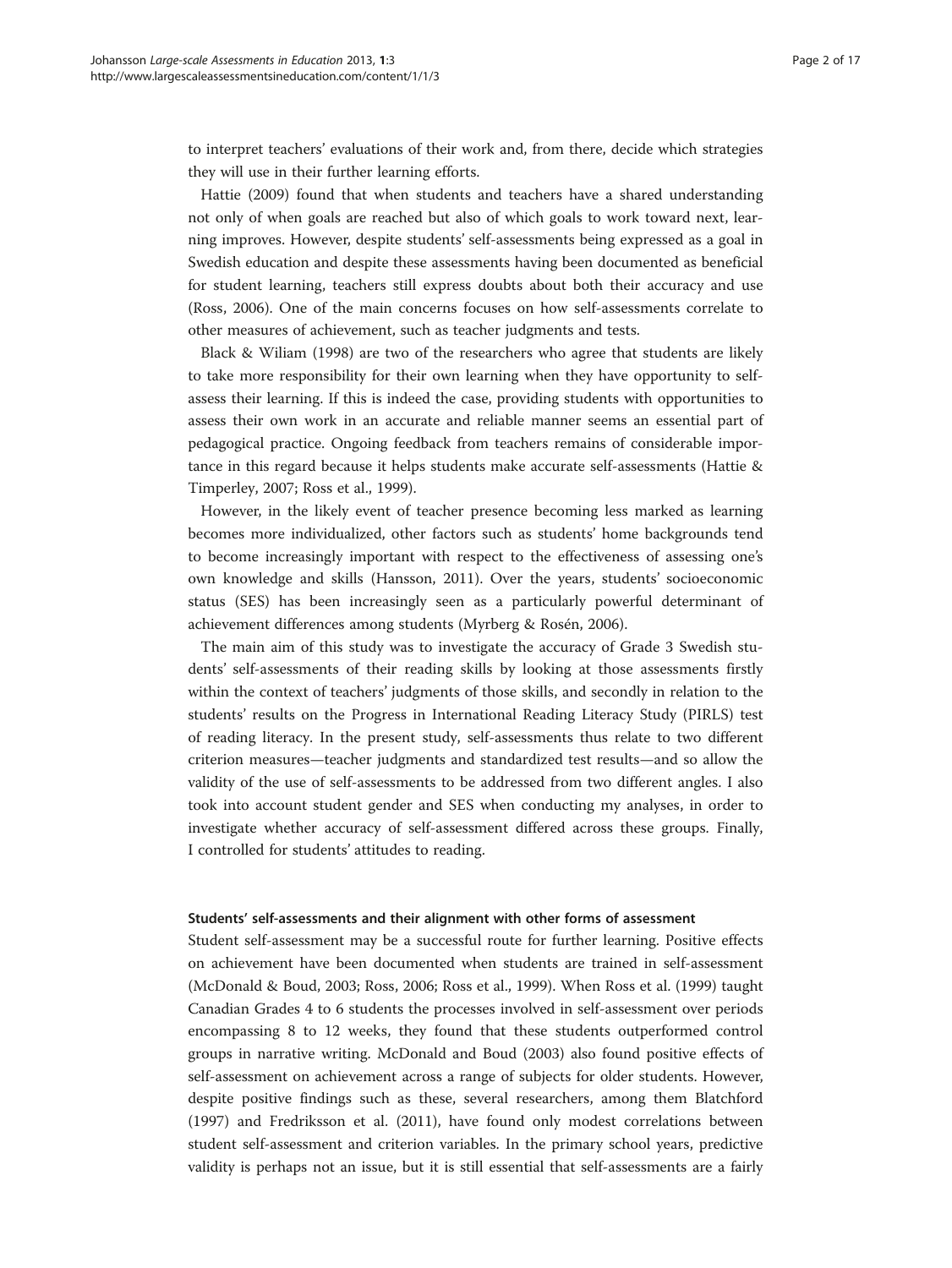accurate indicator of skill level if they are to serve as a basis for students' further learning.

Researchers have generally addressed the relationship between students' self-assessments and other modes of assessment from a validity perspective. Within the context of selfassessment, validity typically means correspondence with teacher judgments. Ross [\(2006](#page-15-0)) describes this relationship as the "gold standard" for comparisons. Analysis of correspondence between self-assessments and standardized test results are, however, relatively few.

Blatchford ([1997](#page-14-0)) studied the relationship between self-assessments and standardized tests and found that they did not correlate for young students (i.e., seven years of age). Among the reviews that elaborate the relationships between students' self-assessments, teachers' judgments, and test results is one by Shrauger and Osberg ([1981\)](#page-15-0), who reviewed 50 such studies. They found that when the task was to predict intellectual achievement or job performance, self-assessments were of similar validity to teacher judgments and test results.

Falchikov and Boud [\(1989\)](#page-15-0) examined 57 studies that compared self-assessed marks with teacher marks and found substantial correlations between the two. Although the strength of the correlations varied across the studies, the overall conclusion was that self-assessments agree relatively well with teacher judgments. The two researchers also found that the strength of the agreements between students' self-assessments and their teachers' gradings increased as students moved up through the school system.

Sperling, Howard, Miller, and Murphy ([2002\)](#page-15-0), however, presented contradictory findings. They examined the self-assessments of American students in Grades 3 to 9 and found that agreement between the assessments and the students' achievement scores on tests were generally low. However, the researchers pointed out that the selfassessments, which reflected how aware students were about their learning, in general, might have measured something other than achievement. They concluded that the selfassessment statements were not domain specific but related to knowledge of cognition generally. Their conclusion accords well with the findings of Butler and Lee ([2006](#page-15-0)), who found higher correlations between students' self-assessments of oral English language, teachers' judgments, and test scores when the self-assessments were more specifically articulated and task related.

Kuncel et al. [\(2005\)](#page-15-0) meta-analysis of ability to make accurate self-assessments across different student groups was inconclusive as to whether gender and/or other demographic variables influence the validity of self-assessments. In a study from Sweden, Fredriksson et al. [\(2011](#page-15-0)) found the association between general self-assessment and scores on a reading test was almost the same for both boys and girls in both Grades 3 and 8. However, there were indications that Grade 3 girls were slightly better than Grade 3 boys at making general self-assessments of their reading skills. Another finding in this study was that a majority of the students overestimated their skills. Kuncel et al. ([2005](#page-15-0)) also discussed socioeconomic status (SES) differences in students' selfassessments after having found that the self-reported grades and actual grades of minority groups of students were lower than those of nonminority students. In the study by Kuncel and his colleagues, the minority groups typically came from the lower SES backgrounds. Although the research community has not widely studied the influence of SES on students' self-assessments, it seems possible that SES may relate to the ability to make accurate such assessments.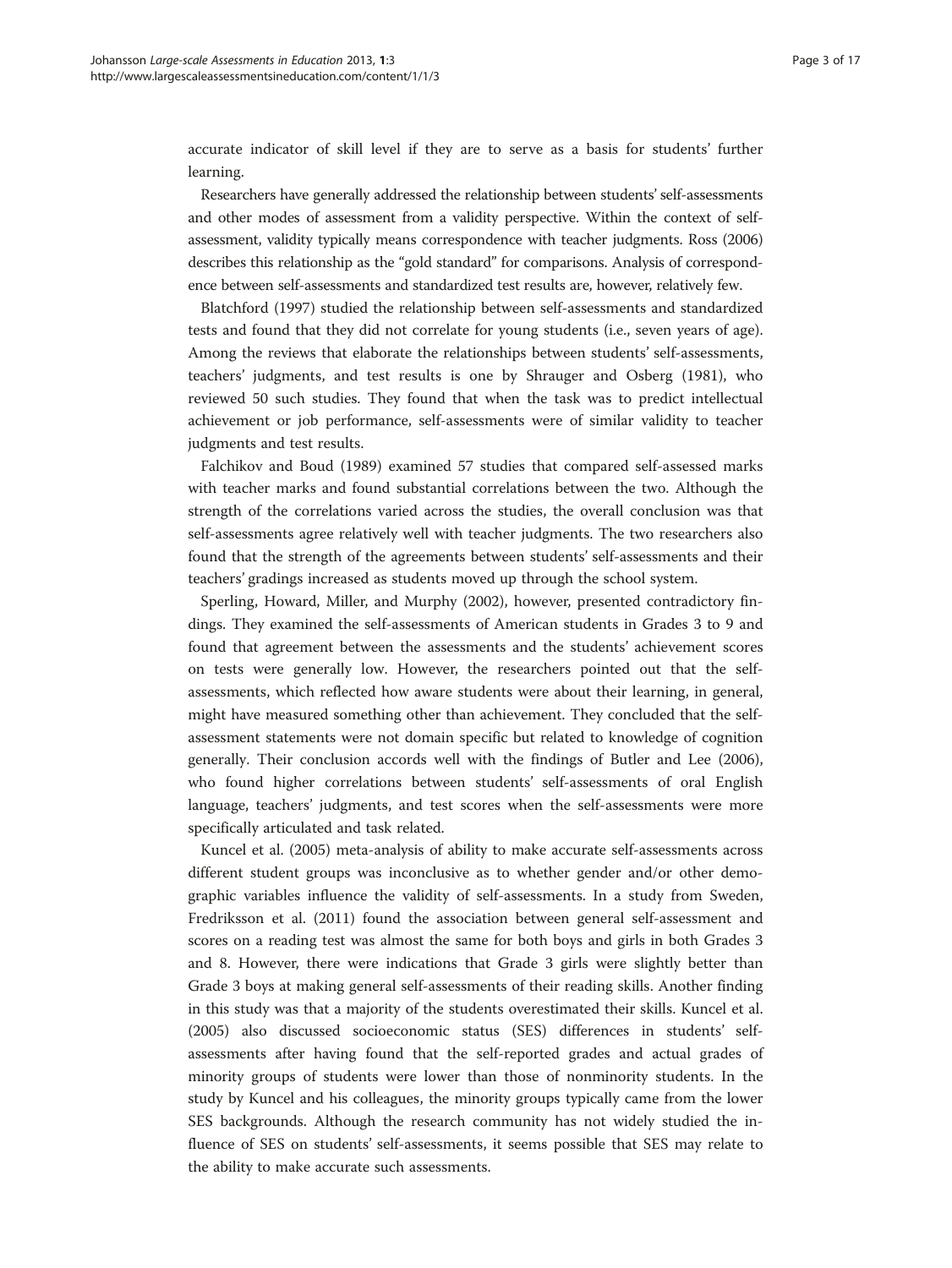Another factor potentially influencing the relationship between self-assessment and academic achievement is students' attitudes toward the school-subject. For example, various studies, such as those by Gustafsson and Rosén [\(2004\)](#page-15-0) and Swalander and Taube [\(2007](#page-15-0)), show strong relationships between students' attitudes and students' achievement in reading, and the relationship is probably reciprocal. A number of studies, including the one by Swalander and Taube [\(2007\)](#page-15-0), also show that among diverse groupings of students, girls and children of well-educated parents tend to have the most positive attitudes toward reading.

Because of the inconclusive results of previous research, ongoing contributions to the current discussion about the relationship between self-assessment and other measures of achievement seem desirable. The increasing demand for self-assessment in primary education also makes the current study relevant. From my reading, I decided to further explore the relationship between self-assessments, scores on standardized tests, and teacher judgments of ability and skills in order to illustrate the credibility of young students' self-assessments. I also wanted to look more closely at how explanatory variables such as SES and gender relate to the relationship between self-assessment and other measures of achievement. My specific research questions were:

- 1. How does student self-assessment correspond to other measures of the same construct?
- 2. How do group differences (in my case, gender and SES) relate to young children's ability to assess their own skills?

#### Method

The battery of tests in the Progress in International Reading Literacy Study (PIRLS), a regularly recurring assessment of reading achievement of Grade 4 students conducted by the International Association for the Evaluation of Educational Achievement (IEA), had a number of design characteristics that served the current study well. I describe these below.

#### Data sources

The data in the current study emanate from Sweden's participation in the 2001 iteration of PIRLS. The international design of PIRLS 2001 is described in the PIRLS 2001 framework (Campbell et al., [2001\)](#page-15-0), as well as in the study's technical report (Martin et al., [2003](#page-15-0)).

In 2001, 35 countries participated in the survey. The PIRLS database holds information provided by students, parents, teachers, and school principals. In contrast to the one-only student sample (i.e., Grade 4) drawn in most of the other participating countries, Sweden selected two samples of Swedish students, one for Grade 3 and one for Grade 4 (Rosén et al., [2005](#page-15-0)). The current study drew on the Grade 3 data, provided by 5,271 students and 351 teachers. Data were also obtained from the students' parents or guardians.

One reason why I decided to use data from Grade 3 is that the students in this grade had been taught by the same class teacher for almost three years while those in Grade 4 had been taught by their respective teachers for only a semester because students change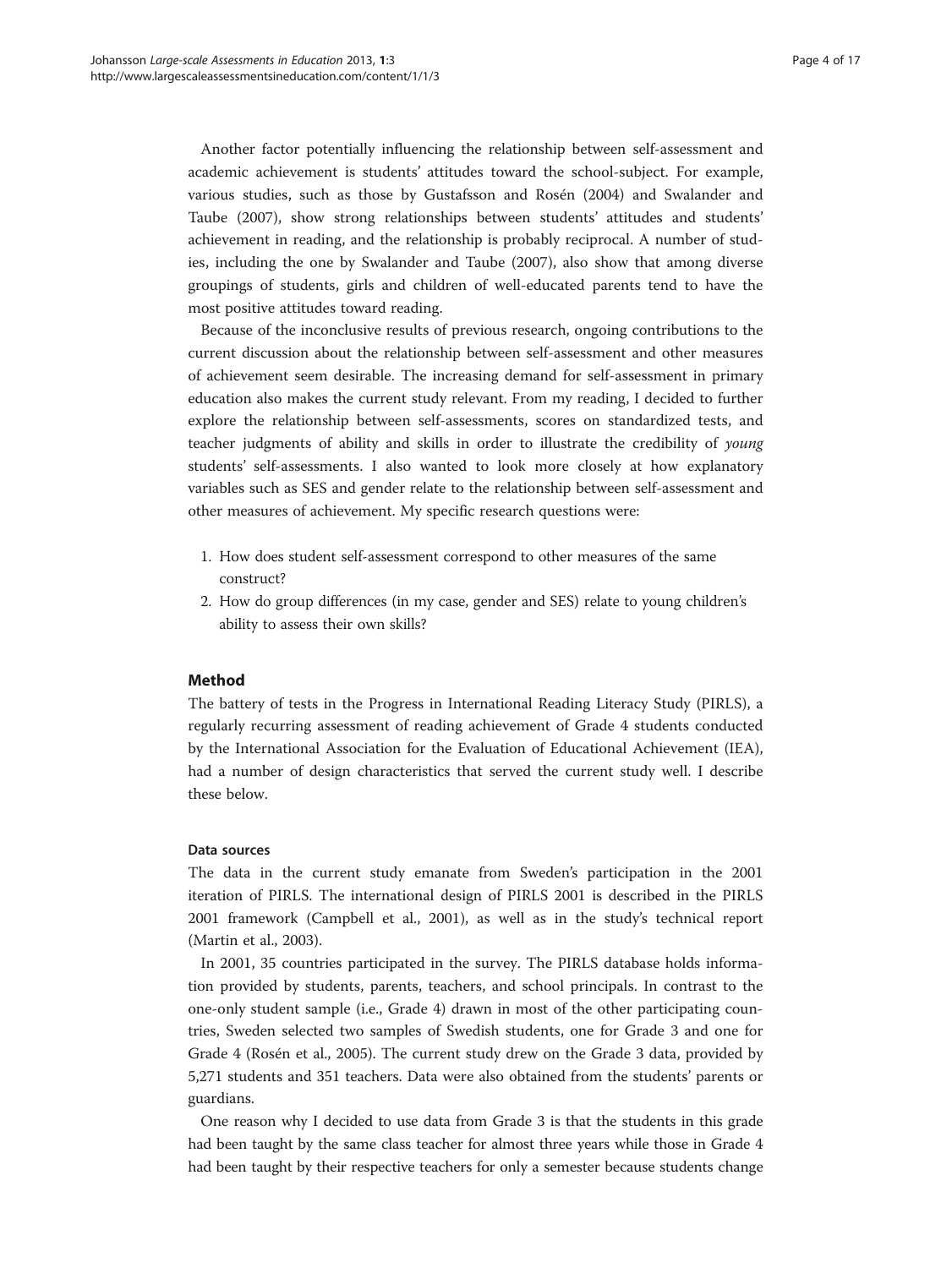teacher after the end of Grade 3. I also thought that the benefits of self-assessments might be more likely to accrue when teachers and students have a shared understanding of criteria. Because the Grade 3 students and teachers would have spent a lot of time together, they would have been more likely than their Grade 4 counterparts to have achieved a shared understanding of assessment criteria. For example, over the three-year period, students would have had ample time to interpret teachers' judgments of their (the students) abilities.

#### Selection of variables

Teacher judgment was an important variable in my study, especially as Sweden included it as a "national extension" in PIRLS 2001<sup>a</sup>. Teacher judgment was used as a criterion against which to compare students' self-assessments. In Sweden at the time of the data collection, no national tests were being administered to students, which meant that teachers were entirely re for assessing students' achievement. However, since 2008, Grade 3 students have been required to take national tests in a number of core subjects. (Note, however, that the tests are used mainly for formative purposes within a classroom.) I also considered the judgment variable important because it ties in with the Swedish curriculum and diagnostic material created to support teachers' assessment practice (The National Agency for Education, [2002\)](#page-16-0).

In the Swedish national extension of PIRLS, Sweden's PIRLS research team reformulated observation aspects from this diagnostic material as statements. Instead of describing students' ability level in qualitative terms, teachers were required to refer to these statements and then use a rating scale, ranging from 1 to 10, to set down their judgment of the achievement of each of their students per statement. The statements focused on reading, writing, and listening abilities (Rosén et al., [2005\)](#page-15-0). The scale was defined by given endpoints and a midpoint, and its appearance was similar to that of a Likert-scale, which is often used in surveys designed to capture attitudes.

During my study, I used 12 of the PIRLS test items relating to students' reading and writing skills. The items I chose aligned with the competencies measured by the PIRLS reading test. Johansson et al. [\(2012](#page-15-0)) used the same items to model a teacher-judgment construct and suggested parceling the items because a one-factor model of all 12 items did not fit the data well. Item parceling is a procedure that involves combining single items and then using these combined items as the observed variables. The main reason why researchers use this procedure is to improve measurement properties (Little et al., [2002\)](#page-15-0).

I parceled the 12 items into four summed scores of three items each, and then used the four parcels as indicators of the latent variable *teacher judgment* (i.e., teacher judgments of students' reading literacy skills). Student self-assessment is also a latent variable (self-assessment), which I created from four indicators ("Self\_assess1" to "Self\_assess4"). Here, students estimated their reading abilities on a four point Likert scale ranging from "agree a lot" to "disagree a lot." Table [1](#page-5-0) presents, along with descriptive statistics, a more detailed description of the items.

The table shows very high respondent rates for all items. The mean values of the 12 teacher judgment items are also quite high, which indicates that students are, according to their teachers, fairly able readers. The self-assessment variables also have quite high mean values, indicating that students assess themselves as good readers. Self\_assess2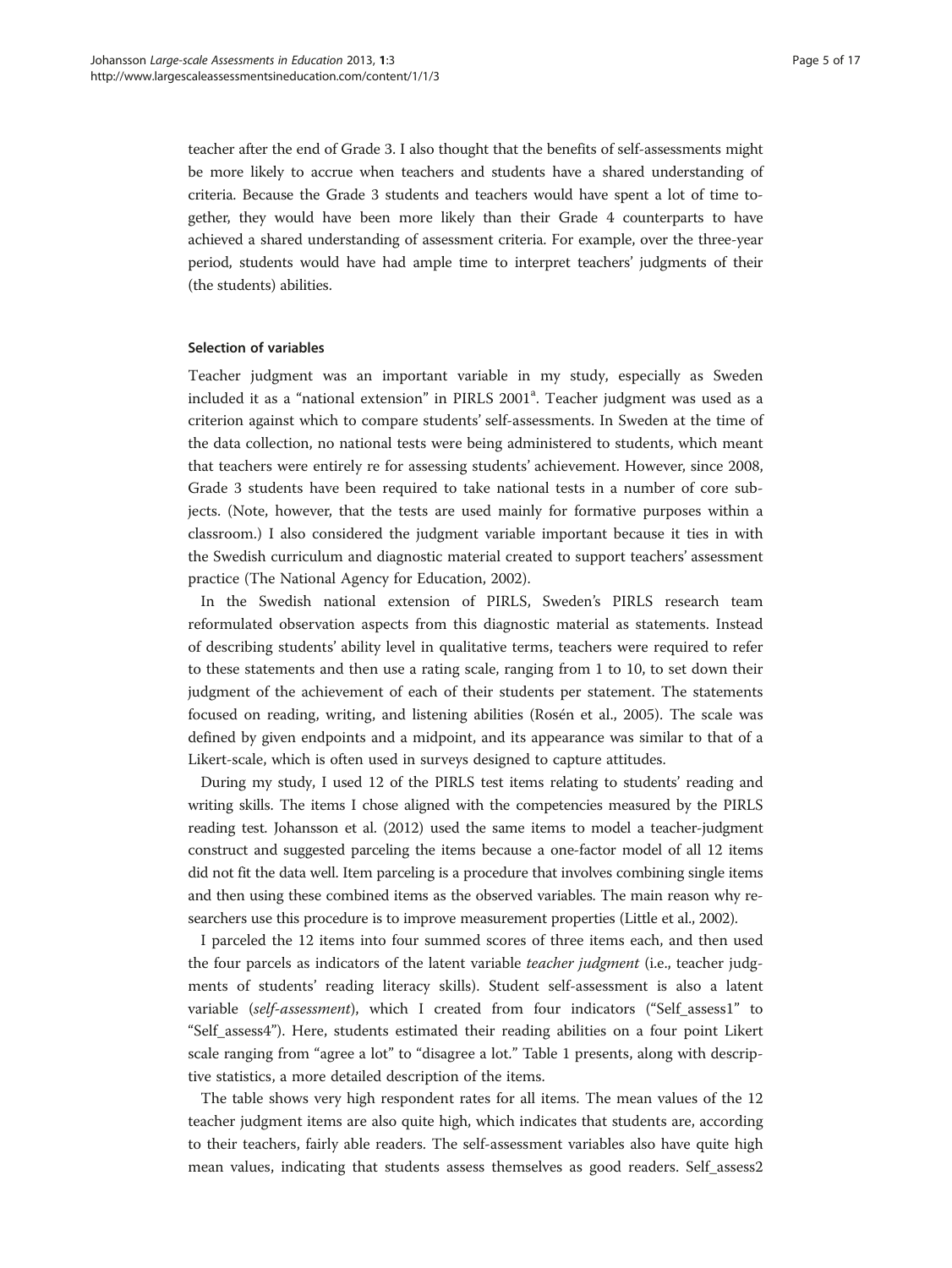| Variable          | Question/statement                                           |       |      |           |
|-------------------|--------------------------------------------------------------|-------|------|-----------|
|                   | Pupil can                                                    | N.    | Mean | <b>SD</b> |
| Tch <sub>01</sub> | Construct sentences correctly                                | 5,208 | 7.67 | 2.16      |
| Tch <sub>02</sub> | Recognize frequently used words in an unknown text           |       | 8.35 | 1.93      |
| Tch <sub>03</sub> | Connect a told story with an experience                      | 5,162 | 8.26 | 1.85      |
| Tch04             | Use the context to understand a written text                 |       | 8.05 | 2.05      |
| Tch <sub>05</sub> | Write a text continuously fluently                           | 5,209 | 7.84 | 2.18      |
| Tch06             | Understand the meaning of a text when reading                | 5,124 | 8.30 | 2.00      |
| Tch <sub>07</sub> | Recognize the letter/connect sound                           | 5,136 | 9.48 | 1.27      |
| Tch <sub>08</sub> | Read unknown words                                           | 5,133 | 8.11 | 2.03      |
| Tch <sub>09</sub> | Reflect on a written story                                   | 5,083 | 8.09 | 1.90      |
| Tch <sub>10</sub> | Read fluently                                                | 5,135 | 8.32 | 2.10      |
| Tch11             | Improve own written text                                     | 5,072 | 7.11 | 2.24      |
| Tch <sub>12</sub> | Use a reasonably large vocabulary                            | 5,132 | 8.30 | 1.89      |
| Variable          | <b>Ouestion/statement</b>                                    | N.    | Mean | SD        |
| Self_assess1      | Reading is very easy for me                                  | 5,138 | 3.45 | 0.64      |
| Self_assess2      | I do not read as well as other pupils in my class            | 5,121 | 3.02 | 1.01      |
| Self_assess3      | I understand almost everything I read, when I read on my own | 5.128 | 3.49 | 0.69      |
| Self assess4      | To read aloud is very hard for me                            | 5,138 | 3.06 | 1.00      |

<span id="page-5-0"></span>Table 1 Descriptive statistics for the 12 teacher judgment items and the four self-assessment items

and Self\_assess4 are reversed items. I therefore recoded these into the same direction as the other items.

All but one of the statements required students to consider their abilities in the absence of reference points. The variant item allowed students to compare their reading skills against the reading skills of the other students in their class. (Note that the label "TotAch" on the figures in this paper is used to denote students' reading achievement on the PIRLS reading test).

I also obtained data on student gender, SES, and attitudes toward reading from the PIRLS questionnaires. Table [2](#page-6-0) provides information pertaining to these variables. Several of the attitude items in the table are negatively phrased, but I recoded them. Table [3](#page-6-0) provides descriptive statistics—the number of respondents, mean values, and standard deviations—for the student background and attitude variables.

The response rates for the variables included in Table [3](#page-6-0) are generally high. Although the variables from the home questionnaires have lower rates of response, frequencies are nevertheless high at about 90%. The number of books in the home and family's financial position are ordinal variables with alternatives from 1 to 5, where 5 is the highest. It appears that most of the PIRLS parents reported having quite a few books in their homes, and estimated themselves to be fairly well-off financially relative to other families.

Most responses regarding annual income and educational level in Table [3](#page-6-0) are well above the midpoint of the scale. Students' SES was operationalized with a latent variable using five indicators of SES. In the present study, I measured SES through indicators similar to those suggested by Yang ([2003](#page-16-0)), who studied the SES concept using data from IEA's Reading Literacy Study of 1991. The chosen indicators also seem to agree well with indicators traditionally used when measuring SES (Sirin, [2005\)](#page-15-0).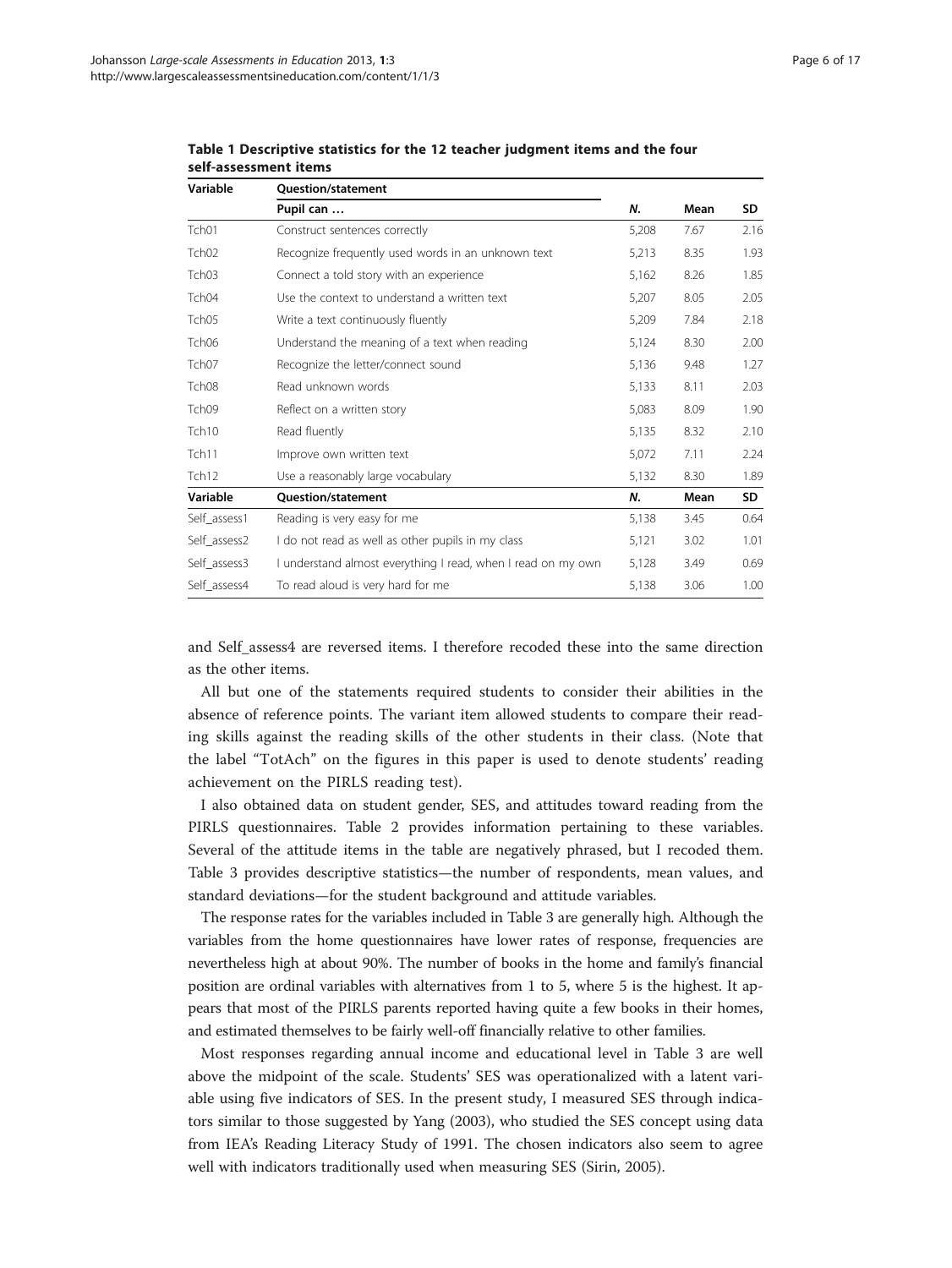| Variable                      | Information/question/statement                                                                                                                                                                                                                                                                                                                    | Source |
|-------------------------------|---------------------------------------------------------------------------------------------------------------------------------------------------------------------------------------------------------------------------------------------------------------------------------------------------------------------------------------------------|--------|
| Reading<br>achievement        | Pupils' test result on the PIRLS 2001 test.                                                                                                                                                                                                                                                                                                       | Pupil  |
| Gender                        | Pupil gender (Girl = 1, Boy = 0)                                                                                                                                                                                                                                                                                                                  | Pupil  |
| Number of books<br>at home    | About how many books are there in your home? Ordinal variable-1-5: 0-10,<br>11-25, 26-50, 51-100, more than 100                                                                                                                                                                                                                                   | Parent |
| Well-off financially          | How well off do you think your family is compared to other families? Ordinal<br>variable-1-5: Not at all well-off, Not well-off, Average, Somewhat well-off, Very<br>well-off                                                                                                                                                                     | Parent |
| Annual income                 | Household annual income. Ordinal variable-1-6: Less than \$20,000, \$20,000-<br>\$29,999, \$30,000-\$39,999, \$40,000-\$49 999, \$50,000-\$59,999, \$60,000or more                                                                                                                                                                                | Parent |
| Highest education             | Highest educational level in the home. Ordinal variable—1-8: Some compulsory<br>school, Completed compulsory school, Two years of upper-secondary education,<br>Three years of upper-secondary education, Post-secondary education, Two years<br>of university studies, University studies-candidate level, University studies-<br>Master's level | Parent |
| Highest<br>occupational level | Highest occupational level in the home. Ordinal variable—1-3: Blue collar, White<br>collar. Academic                                                                                                                                                                                                                                              | Parent |
| Attitude1                     | I read only if I have to. Ordinal variable. Four alternatives: Agree a lot (1), Agree a<br>little (2), Disagree a little (3), Disagree a lot (4)                                                                                                                                                                                                  | Pupil  |
| Attitude2                     | I think reading is boring. Ordinal variable. Four alternatives: Agree a lot (1), Agree<br>a little (2), Disagree a little (3), Disagree a lot (4)                                                                                                                                                                                                 | Pupil  |
| Attitude3                     | I would be happy if someone gave me a book as a present. Ordinal variable.<br>Four alternatives: Agree a lot (1), Agree a little (2), Disagree a little (3), Disagree a<br>lot(4)                                                                                                                                                                 | Pupil  |
| Attitude4                     | I enjoy reading. Ordinal variable. Four alternatives: Agree a lot (1), Agree a little<br>(2), Disagree a little (3), Disagree a lot (4)                                                                                                                                                                                                           | Pupil  |

<span id="page-6-0"></span>Table 2 Description of the items included in the analyses

The mean values and the standard deviations for students' attitudes toward reading presented in Table 3 indicate that most students estimated themselves as quite strong readers. Nevertheless, the variation in all variables made them useful for my purpose, that is, as indicators of latent variables.

I used the variables indicating teacher judgments and students' self-assessments, SES, and attitudes toward reading in latent variable models. These models appear in the [results](#page-7-0) section of my paper.

|                            | Mean   | SD    | N                      |
|----------------------------|--------|-------|------------------------|
| Pupil gender               | 0.50   | 0.50  | $5,271$ (boys = 2,640) |
| Reading achievement        | 523.60 | 72.60 | 5,271                  |
| Attitude1                  | 2.77   | 1.13  | 5,106                  |
| Attitude2                  | 3.51   | 0.85  | 5,072                  |
| Attitude3                  | 3.33   | 0.87  | 5,085                  |
| Attitude4                  | 3.49   | 0.81  | 5,114                  |
| Number books at home       | 4.00   | 1.10  | 4,701                  |
| Well-off financially       | 3.47   | 0.88  | 4,649                  |
| Annual income              | 3.92   | 1.58  | 4,557                  |
| Highest Education          | 5.71   | 1.92  | 4,676                  |
| Highest occupational level | 2.16   | 0.78  | 4,607                  |

Table 3 Means, standard deviations, and number of cases for the explanatory variables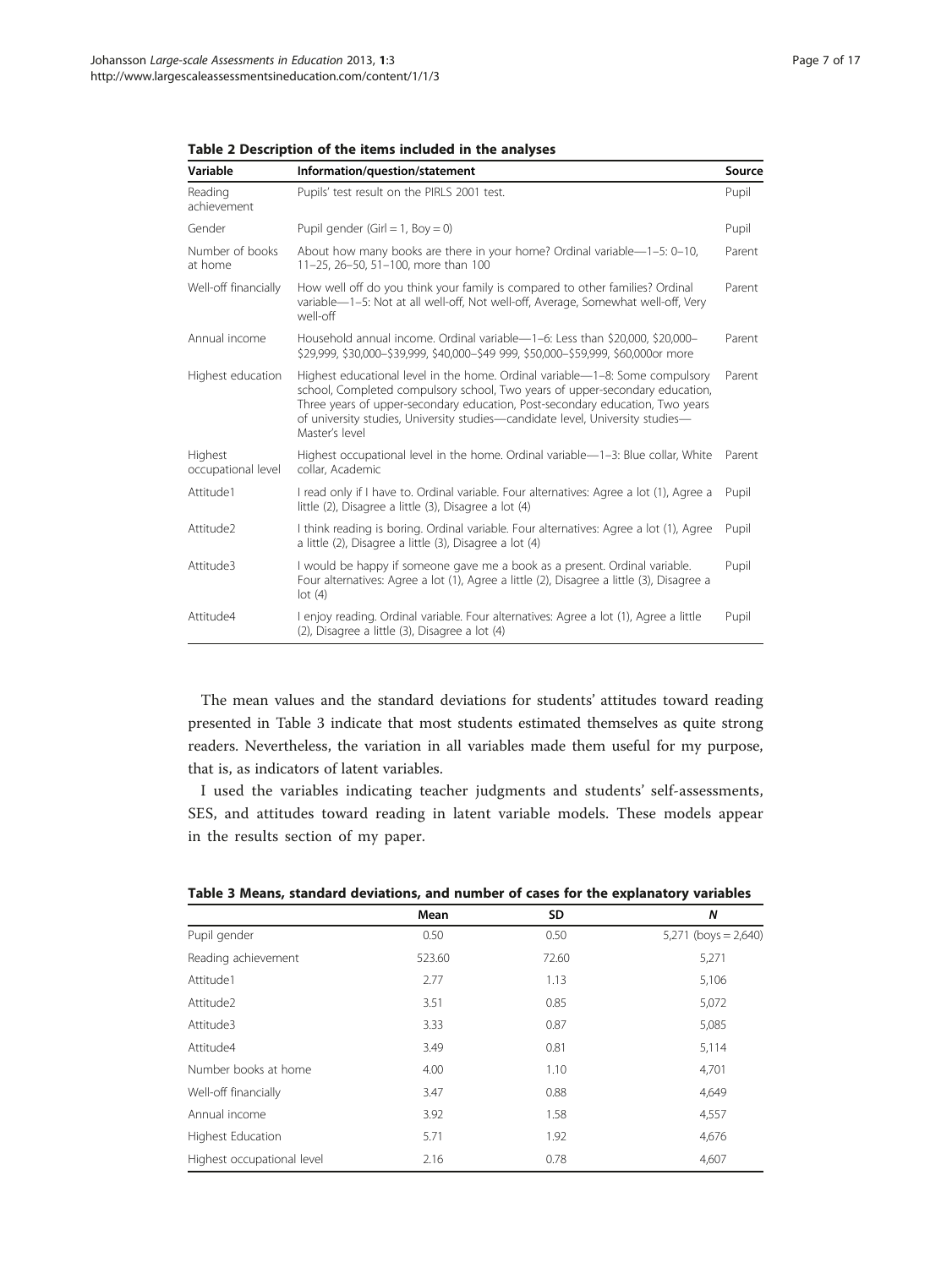#### <span id="page-7-0"></span>Analysis

My main method of analysis was two-level structural equation modeling (SEM), conducted using the Mplus 6 program (Muthén & Muthén, 2007–[2012\)](#page-15-0). I used case weights and the missing data option in Mplus in order to account for stratification, cluster effects, and cases with incomplete data. In order to take advantage of all available information, I used the FIML (full information maximum likelihood). The use of SEM has many benefits compared to an approach with manifest variables. A particular strength is that latent variables are said to be free from measurement error, because the unique part of the variance is separated from the unexplained part (Gustafsson, [2009](#page-15-0)).

In samples of educational data, students are often nested in classrooms, and classrooms are nested in schools, and so forth. In a hierarchical structure of this kind, individual observations are not independent. Because of different selection mechanisms such as SES, students in the same classroom tend to be more similar than dissimilar to one another. Students also share a common history in terms of going to the same school and being taught in the same classrooms by the same teachers. However, statistical tests are normally premised on the assumption of independence. If this assumption is violated, the estimates of the standard errors will be too small, a situation that can result in many spurious findings (Hox, [2002\)](#page-15-0). Multilevel modeling is a useful means of accounting for this problem because it allows for dealing with dependencies at different levels.

Given the many possible goodness-of-fit indices that exist, the usual advice is to assess model fit by inspecting several fit indices that derive from different principles (Hox, [2002\)](#page-15-0). In this study, the  $\chi^2$  goodness-of-fit test was used. However, as the  $\chi^2$  is sensitive to sample size, and with large samples will almost certainly be significant, it was combined with three other fit indices.

RMSEA (root mean square error of approximation) takes both the number of observations and free parameters into account and is considered as a robust measure to use when assessing model fit (Jöreskog, [1993\)](#page-15-0). An acceptable value on the RMSEA is generally below 0.08, while a close fit is about 0.05 or below (Loehlin, [2004](#page-15-0)).

The CFI (comparative fit index) is a fit index that depends on the average size of the correlations in the data. It should be as close to 1.0 as possible; values below 0.95 are not considered acceptable (Bentler, [1990](#page-14-0)).

SRMR (the standardized root mean square residual), which is a measure of residuals compared separately for within and between levels, was also used. SRMR should be below 0.08 for the model to be accepted (Hu & Bentler, [1999\)](#page-15-0).

In the current study, self-assessments were set as a dependent variable. Students' reading achievement scores on the PIRLS test and teachers' judgments were used as criteria in separate analyses. The first step was to formulate measurement models and, thereafter, study the relationship. The later steps involved introducing explanatory variables in order to examine whether differences in self-assessments were due to group differences.

#### Results

I begin this presentation of the results of my analyses by fitting measurement models of students' self-assessment and teachers' judgments. I then compare the selfassessments to the test scores of the Swedish Grade 3 students who participated in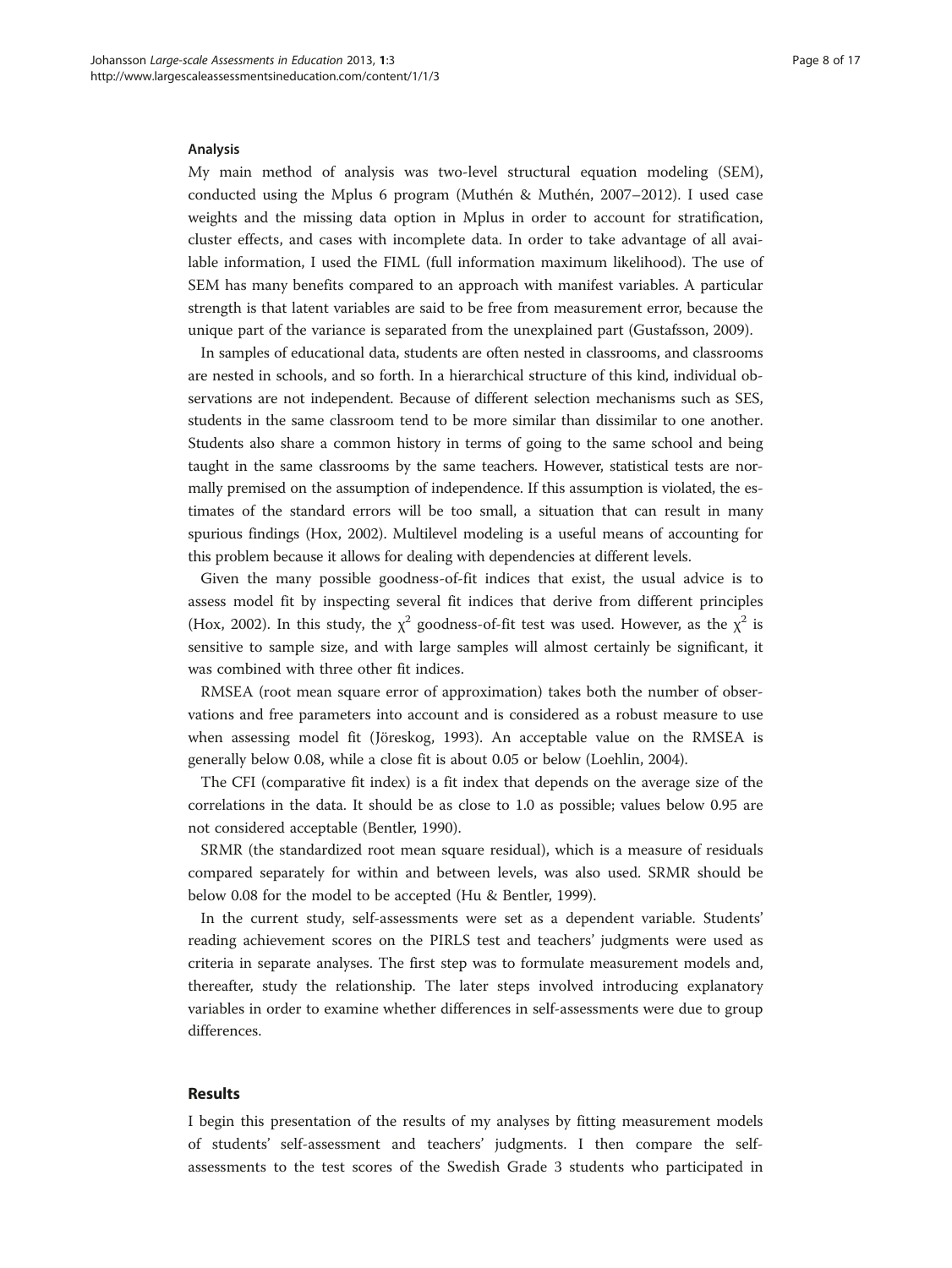PIRLS 2001 and to their teachers' judgments of their reading skills. These analyses allowed me to address questions about the accuracy of the assessment measures, particularly how well the self-assessments correlated with the other measures of achievement.

#### Modeling of the students' self-assessments

The latent variable self-assessment was based on four statements (Self\_assess1 to Self\_assess4) concerning students' perceptions of their own reading abilities, as previously described in Table [1](#page-5-0).

The intra-class correlations for the four self-assessment variables showed modest estimates of 0.02 to 0.03, indicating that only small between-classroom effects could be found in the data. Two-level modeling may therefore not be warranted (Muthén, [1994](#page-15-0)). In order to account for cluster effects, which were present for the other variables, I used two-level SEM, but fitted the models only at the within level and allowed the between variables to co-vary. When Yang-Hansen et al. ([2006\)](#page-16-0) used this selfassessment measurement model, they obtained an excellent fit to the data.

The model fit in the present study was  $\chi^2 = 1.88$ , P = 0.17, df =1, RMSEA = 0.01, CFI = 1.00, SRMR = 0.004. All of the factor loadings were significant ( $p < 0.001$ ) and moderate to high. The item "I do not read as well as other students in my class" had the highest factor loading, indicating that students relate their self-assessments to other students' knowledge and skills in the own classroom.

During the next step, I formulated the latent variable teacher judgments in a similar measurement model. I then built on the four manifest parcel variables (to which I had previously assigned the 12 judgment items) by fitting one latent judgment variable. The factor loadings turned out to be high and even, and an acceptable model fit was obtained (model fit:  $\chi^2 = 103.08$ , P = 0.00, df = 4, CFI = 0.99, RMSEA = 0.07,  $SRMRw = 0.01$ ,  $SRMRb = 0.02$ ).

#### The credibility of students' self-assessments

To address the question of the validity of students' self-assessments, I related the self-assessment variable to teachers' judgments and students' test results in PIRLS. The relationship between self-assessment and TotAch amounted to 0.58, which was similar to the relationship between *teacher judgments* and *self-assessments* (0.59). The model, presented in Figure [1,](#page-9-0) showed that teacher judgments also related to TotAch. Note that this correlation, at 0.65, was slightly higher than the relationship between the teachers' judgments and their students' self-assessments. All estimates in the model depicted in Figure [1](#page-9-0) were significant at  $p < 0.001$  (model fit:  $\chi^2$  = 280.20, P = 0.00, df = 24, RMSEA = 0.05, CFI = 0.99, SRMR = 0.02).

Although slightly weaker, the correlations between self-assessment and the other measures of achievement nevertheless provide support for the contention that students can estimate their reading achievement, despite their young age. The nature of the questions measuring students' estimations of their reading skills seemed suitable for nine-year-olds. It appears that most of the students were aware not only of whether they were good or weak readers, but also of the standing of their performance in relation to the performance of other students in their class.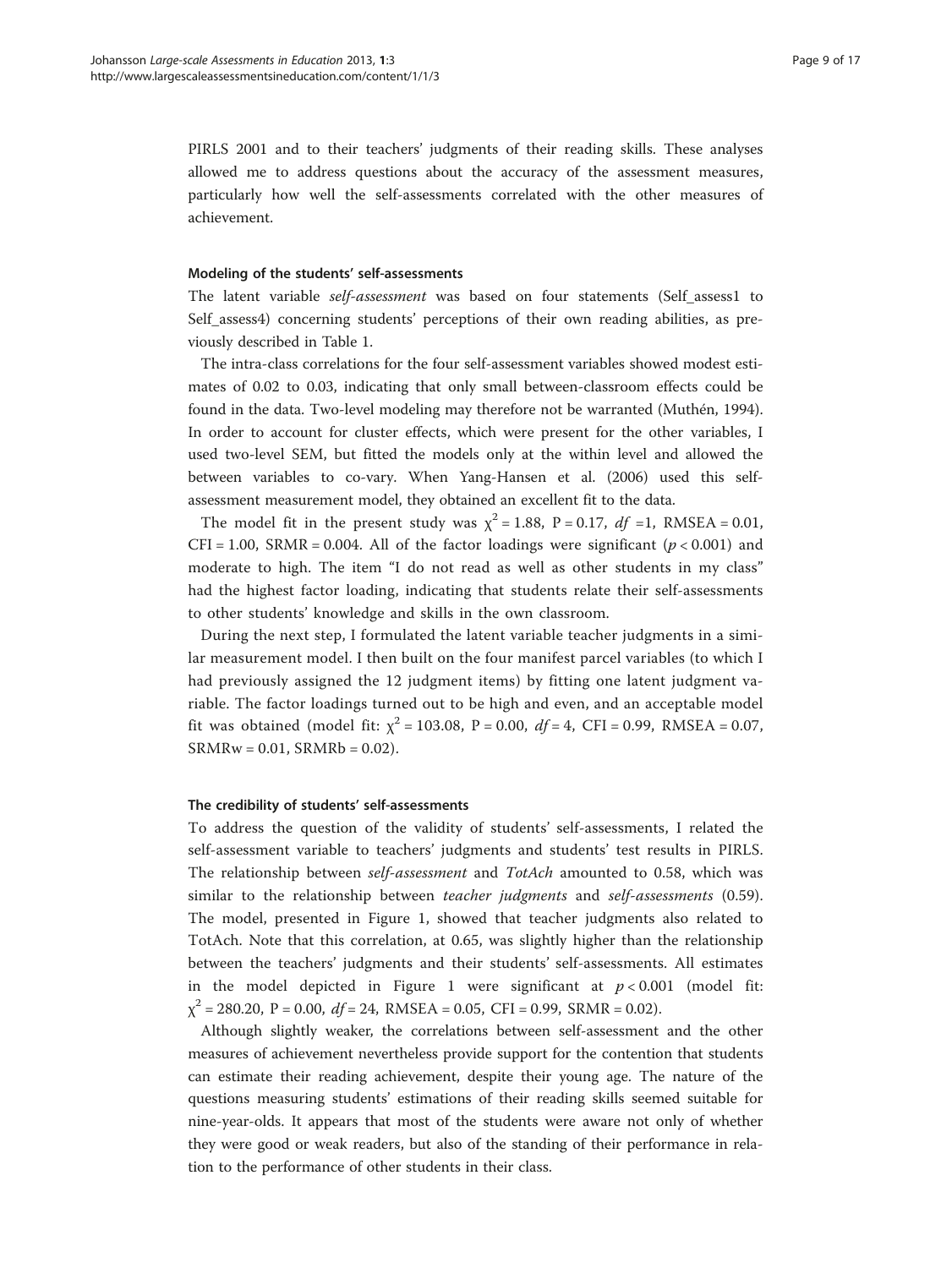<span id="page-9-0"></span>

The next question addressed whether there were any differences in the ways that boys and girls and students from different SES backgrounds estimated their reading skills. This step focused on whether some groups tended to overestimate their skills compared to the criterion (i.e., teachers' judgments or test scores). I carried out these analyses in two different models. In the model displayed in Figure 2, TotAch is the criterion; in Figure [3](#page-10-0), teacher judgments is the criterion.

The results with regard to TotAch as the criterion showed no significant effect on the self-assessments for either gender or SES, indicating that boys and girls and students from different SES backgrounds gave fairly similar estimates of their skills. Figure 2 presents the model along with standardized regression coefficients. All estimates in the model were significant at  $p < 0.001$ , unless otherwise stated. The model fit was  $\chi^2$  = 212.76, P = 0.00, df = 39, RMSEA = 0.03, CFI = 0.98, SRMR = 0.02.

A similar pattern emerged for the analysis in which teacher judgments was the criterion. However, the relationship between self-assessments and SES was slightly positive, but not significant. All estimates in this model (presented in Figure [3](#page-10-0)) were significant at  $p < 0.001$ , unless otherwise stated. The model fit was  $\chi^2 = 791.58$ , P = 0.00, df = 71, RMSEA = 0.04, CFI = 0.98, SRMR = 0.03.

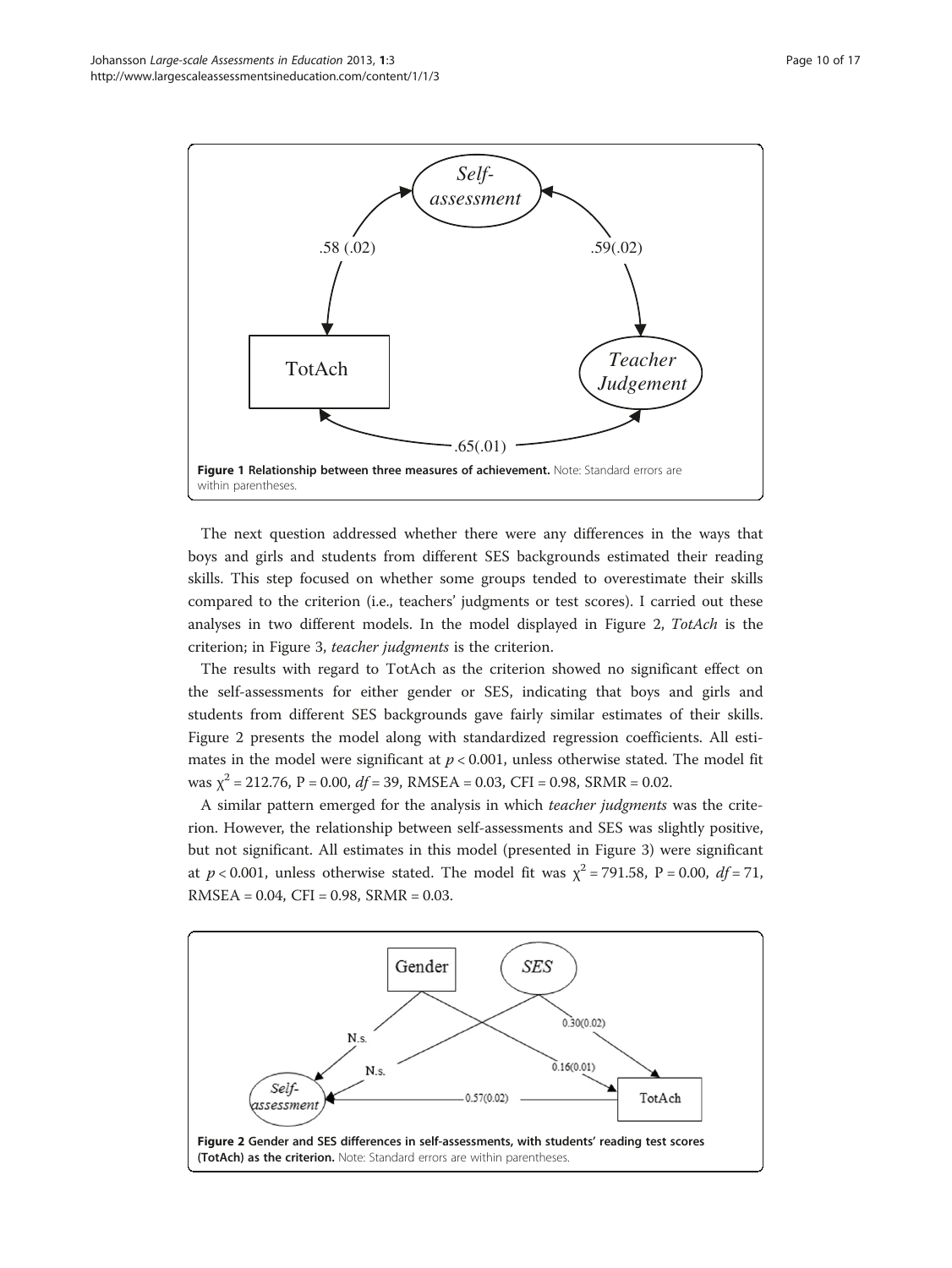<span id="page-10-0"></span>

When conducting these analyses, I controlled for gender-related and SES-related achievement differences. In the absence of controlling for achievement differences, girls and high-SES students were more likely than boys and low-SES students to rate their reading skills highly. Moreover, the relationships between the criteria teacher judgments/TotAch and gender and SES were highly positive, indicating higher achievement levels for girls and for students from higher SES backgrounds.

In order to further determine the presence of differences on the basis of gender and SES, I introduced students' attitudes toward reading into the model. Strong associations have been found between attitudes and gender differences in reading performance (Gustafsson & Rosén, [2004\)](#page-15-0). Figure [4](#page-11-0) presents the measurement model of students' attitudes toward reading. All factor loadings in the model were significant at  $p < 0.001$ . The model fit was  $\chi^2 = 42.08$ ,  $P = 0.00$ , df = 2, RMSEA = 0.06,  $CFI = 0.97$ ,  $SRMR = 0.02$ .

The depiction of the latent two-level model of students' attitudes in the Figure [4](#page-11-0) model shows that the items I enjoy reading and I think reading is boring were those that obtained the highest factor loadings, an outcome that seems to have good agreement with the attitude construct. Because the relationship between (1) attitude and students' self-assessments and (2) attitude and the reading achievement variables may have been reciprocal, I considered correlating the residuals of these variables to be an adequate approach. Moreover, in order to control for plausible differences in attitude between boys and girls and students with different SES, I related gender and SES to attitude as independent variables.

For my final model, I ran two analyses. The first had  $TotAch$  as the criterion (Figure [5](#page-11-0)), and the second had teacher judgments (Figure [6\)](#page-12-0). All estimates depicted in Figure [5](#page-11-0) were significant at  $p < 0.001$ , unless otherwise stated. The model fit was  $\chi^2$  = 1174.01 P = 0.00 df = 81 RMSEA = 0.05 CFI = 0.93, SRMR = 0.04. All estimates in the Figure [6](#page-12-0) model were also significant at  $p < 0.001$ , unless otherwise stated. The model fit was  $\chi^2 = 1668.28$ , P = 0.00, df = 125, RMSEA = 0.04, CFI = 0.96, SRMR = 0.04.

As I hypothesized would be the case, strong correlations emerged between attitudes and self-assessments and between attitudes and test results. When I introduced attitude into the model, the effect of SES and gender on self-assessments remained nonsignificant ( $p < 0.01$ ). When I used *teacher judgments* rather than TotAch as the criterion, the estimates were similar. I did find a slight negative effect for gender on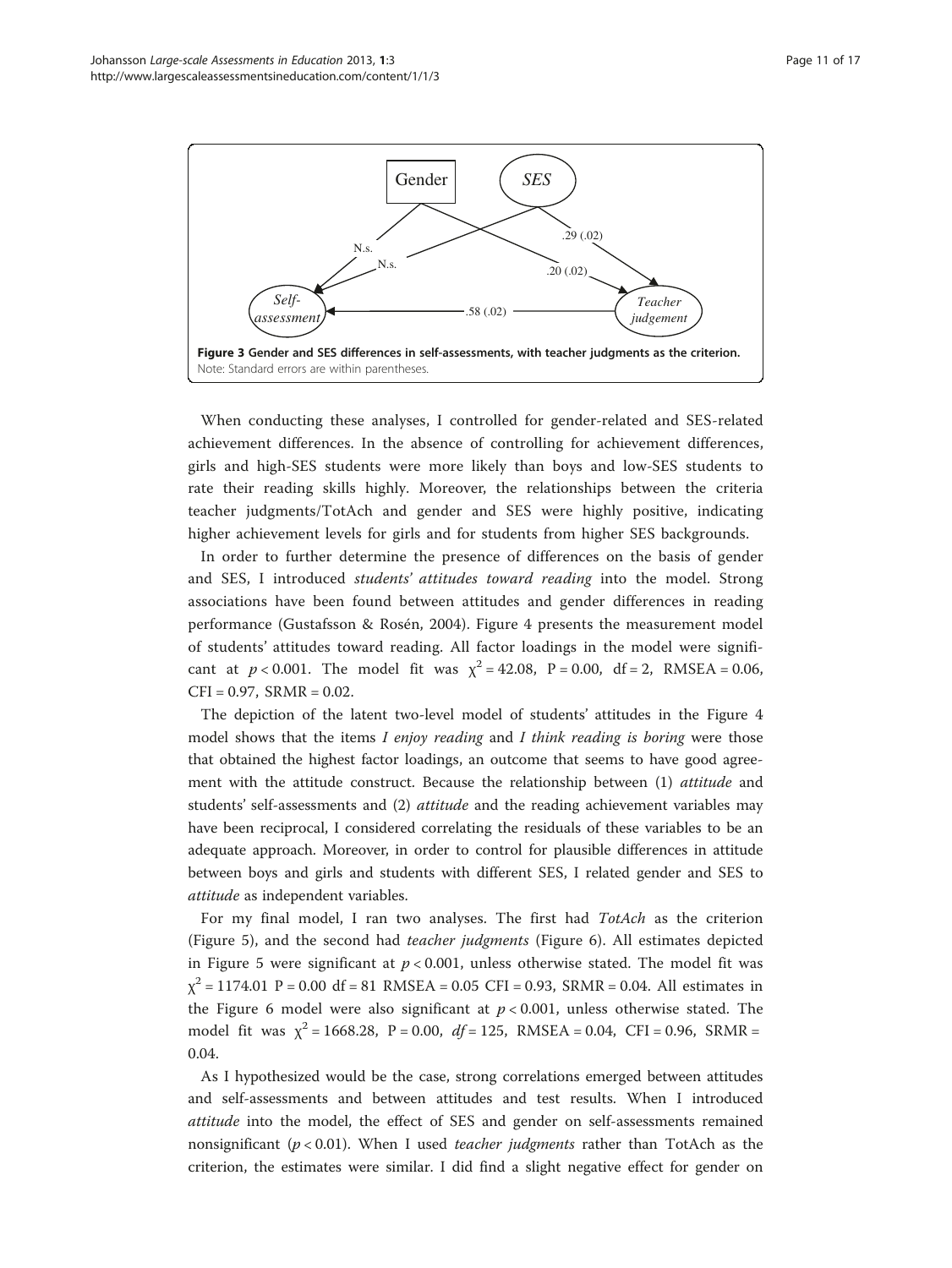<span id="page-11-0"></span>

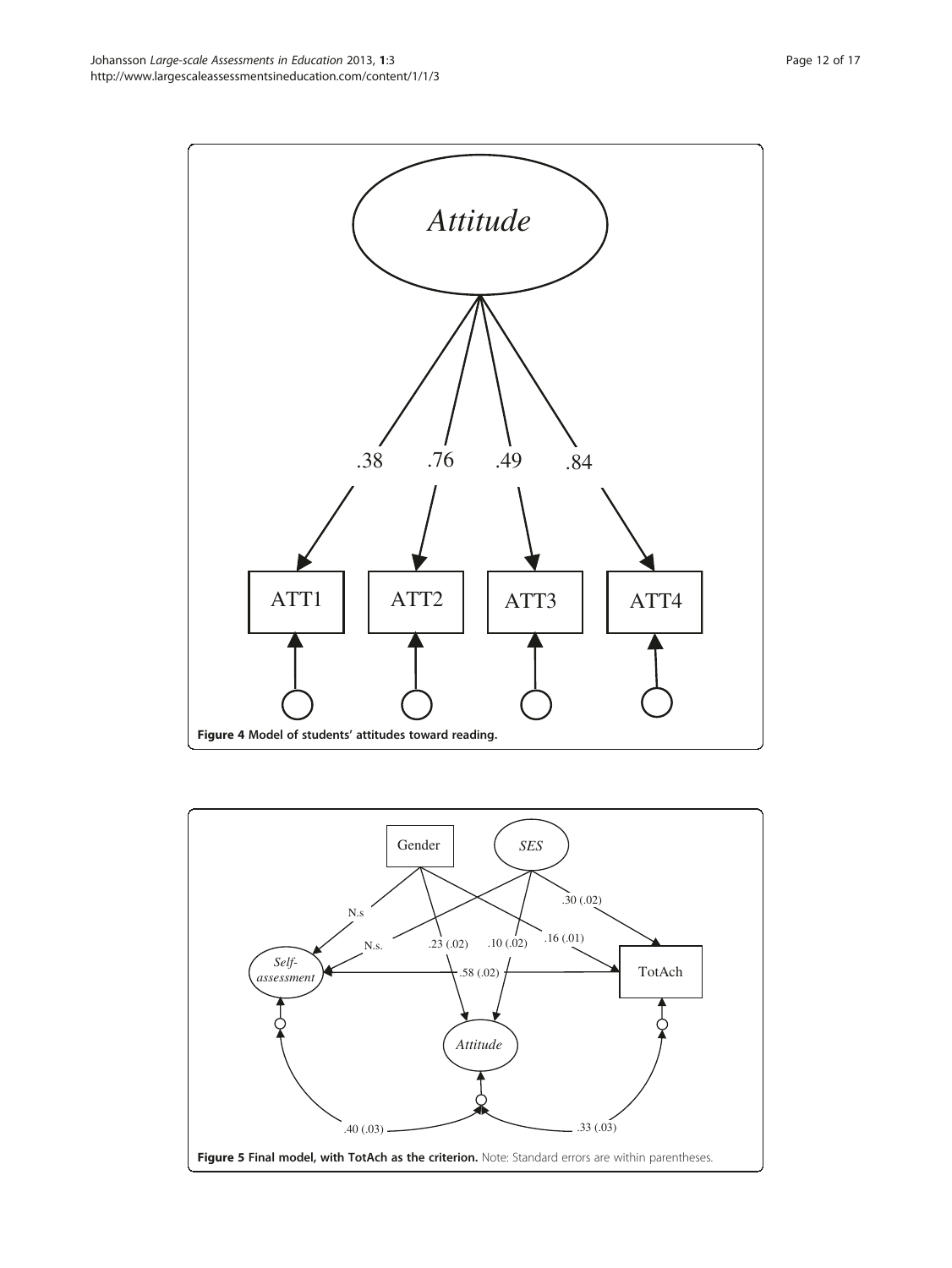<span id="page-12-0"></span>

students' self-assessments— $p < 0.10$  (t =1.87)—a finding which indicates that when achievement and attitudes toward reading were controlled for, the boys seemed slightly more likely than the girls to give higher estimates of their skills. The relationship between gender and teachers' judgments showed a slightly higher estimate (0.20) than the estimate for TotAch and gender (0.16), as shown in Figure [5.](#page-11-0)

The performance differences in reading between girls and boys became more pronounced when teacher judgments was the performance measure, as depicted by the high correlations between attitudes toward reading and reading performance in both Figures [5](#page-11-0) and 6. The strength of the relationship between test scores and attitudes and between attitudes and teacher judgments was similar.

### **Discussion**

The overall purpose of this study was to investigate the trustworthiness of Swedish third-grade students' self-assessments of their reading literacy skills. The comparison criteria were students' reading test scores in PIRLS 2001 and teachers' judgments of the students' skills. Overall, I found moderate correlations between students' selfassessments and their test scores on the PIRLS reading test, and between these selfassessments and the teachers' judgments of their students' general reading literacy abilities.

In previous research, answers to the question of whether self-assessments can be considered valid measures of student performance have been mixed. However in meta-analyses, the predictive validity of self-assessments is relatively high. Note, however, that most of these studies were conducted with samples of older students (see, for example, Falchikov & Boud, [1989](#page-15-0); Shrauger & Osberg, [1981\)](#page-15-0).

Although, in the present study, I initially found no differences between girls' and boys' self-assessments, a slight tendency for boys to overestimate their reading skills became apparent when I controlled for attitudes toward reading. In general, girls had a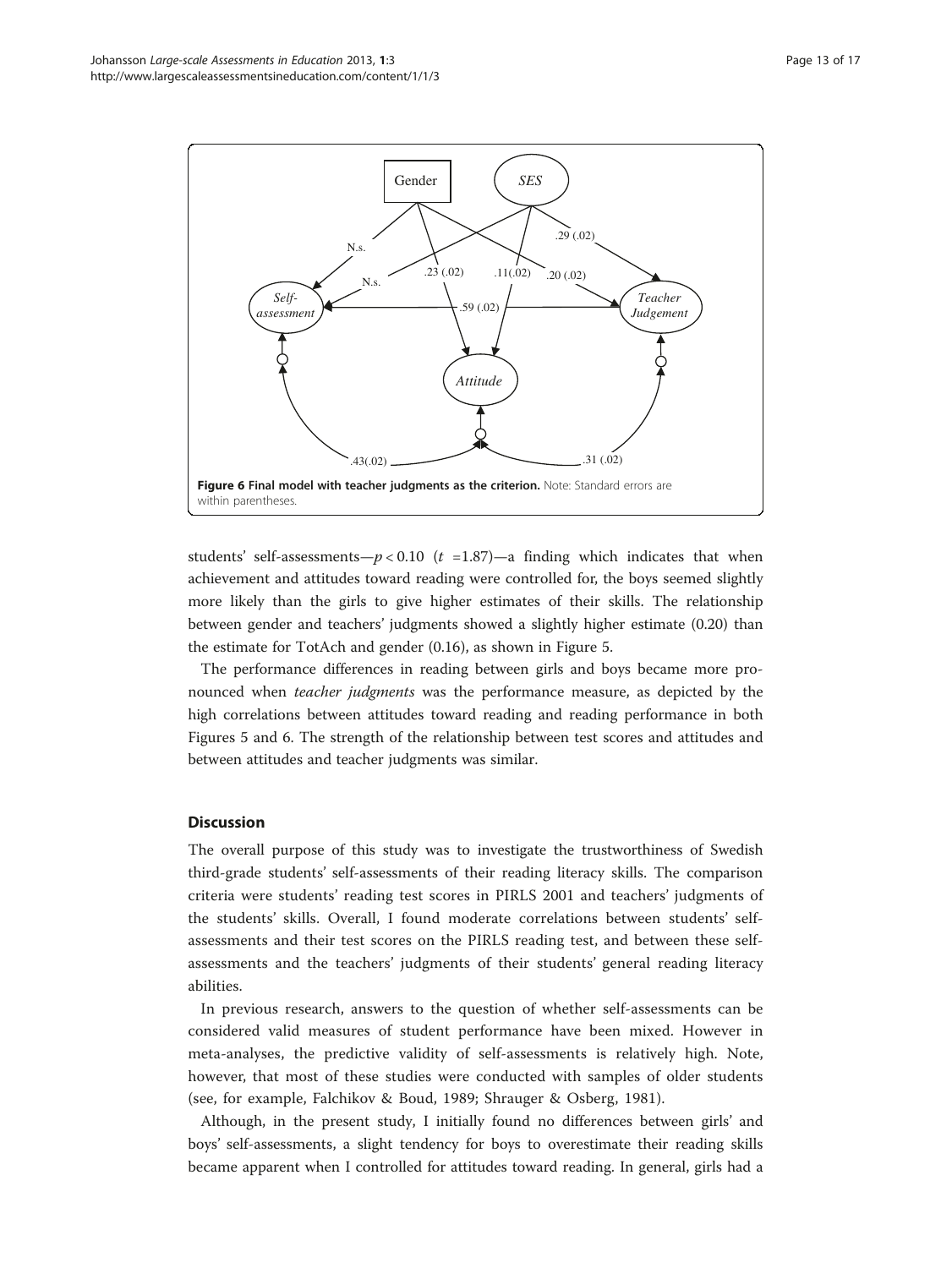clearly more positive attitude than boys toward reading. A previous study from Sweden, also conducted with a sample of primary school children, found the association between general reading performance and self-assessment to be fairly equal for boys and girls (Fredriksson et al., [2011](#page-15-0)).

I could find no evidence in my study of SES influencing the students' selfassessments relative to their overall test scores in PIRLS. However, this question needs to be followed-up, particularly as the achievement differences with respect to SES increased in Sweden (Gustafsson & Yang-Hansen, [2009;](#page-15-0) Myrberg & Rosén, [2006](#page-15-0)). Students' achievement level may be important with respect to the ability to self-assess: previous research conducted with students in Grades 6 through high school (e.g., Falchikov & Boud, [1989](#page-15-0); Reuterberg & Svensson, [2000](#page-15-0)) suggests that high-achieving students tend to be more realistic and thus perhaps to underestimate their performances, while low-achieving students tend to do the opposite. This suggestion seems important to bear in mind given the clear differences in achievement between SESgroups found in previous research (Johansson et al., [2012](#page-15-0); Sirin, [2005](#page-15-0)).

Because there was no variation in PIRLS across classrooms with respect to selfassessments, I did not have opportunity to determine the existence of possible differences in self-assessments across classrooms with children from different SES backgrounds. However, use of a sharper self-assessment instrument might have led to other conclusions about differences in the ability to self-assess skills. These considerations provide additional interesting questions for future research.

The correlation coefficient that emerged from my analyses for the relationship between teachers' judgments and students' test results in PIRLS was 0.65. Researchers who have found correlations of similar magnitude concluded that the teacher judgments under consideration were trustworthy measures of students' achievement (see, for example, Feinberg & Shapiro, [2009;](#page-15-0) Hoge & Coladarci, [1989](#page-15-0)).

The significant correlations that I found between the attitude variables and selfassessment align with the findings of research conducted by Swalander and Taube ([2007](#page-15-0)). They found an effect of the same magnitude for attitude on eighth-grade students' academic self-concept. It may be that the attitude items share common characteristics with those of self-assessment, or it may simply be that students like learning content they are good at.

The results of the present study also showed a similar relationship between students' test scores on PIRLS and their attitudes, and between their attitudes and their teachers' judgments. Despite previous research indicating the need to undertake compensatory grading for low-achieving students with high attitudes (e.g., Klapp-Lekholm & Cliffordson, [2009\)](#page-15-0), the current study did not provide such evidence. The reason for this pattern of findings may be that student attitudes are confounded in the gender and SES variables.

As indicated by the low between-classroom effects, the average value of students' self-assessments was similar in most of the classes that featured in my study. However, the classrooms' average achievement varied, as indicated by the PIRLS test results and the teachers' judgments. One could assume that high-achieving classes tend, on average, to give higher self-estimates of their reading skills than do low-achieving classes. But assessing one's own skills is a complex process, and overestimation and underestimation may be plausible occurrences across different groups of students. Researchers (e.g., Falchikov and Boud, [1989](#page-15-0); Reuterberg & Svensson, [2000](#page-15-0)) who have conducted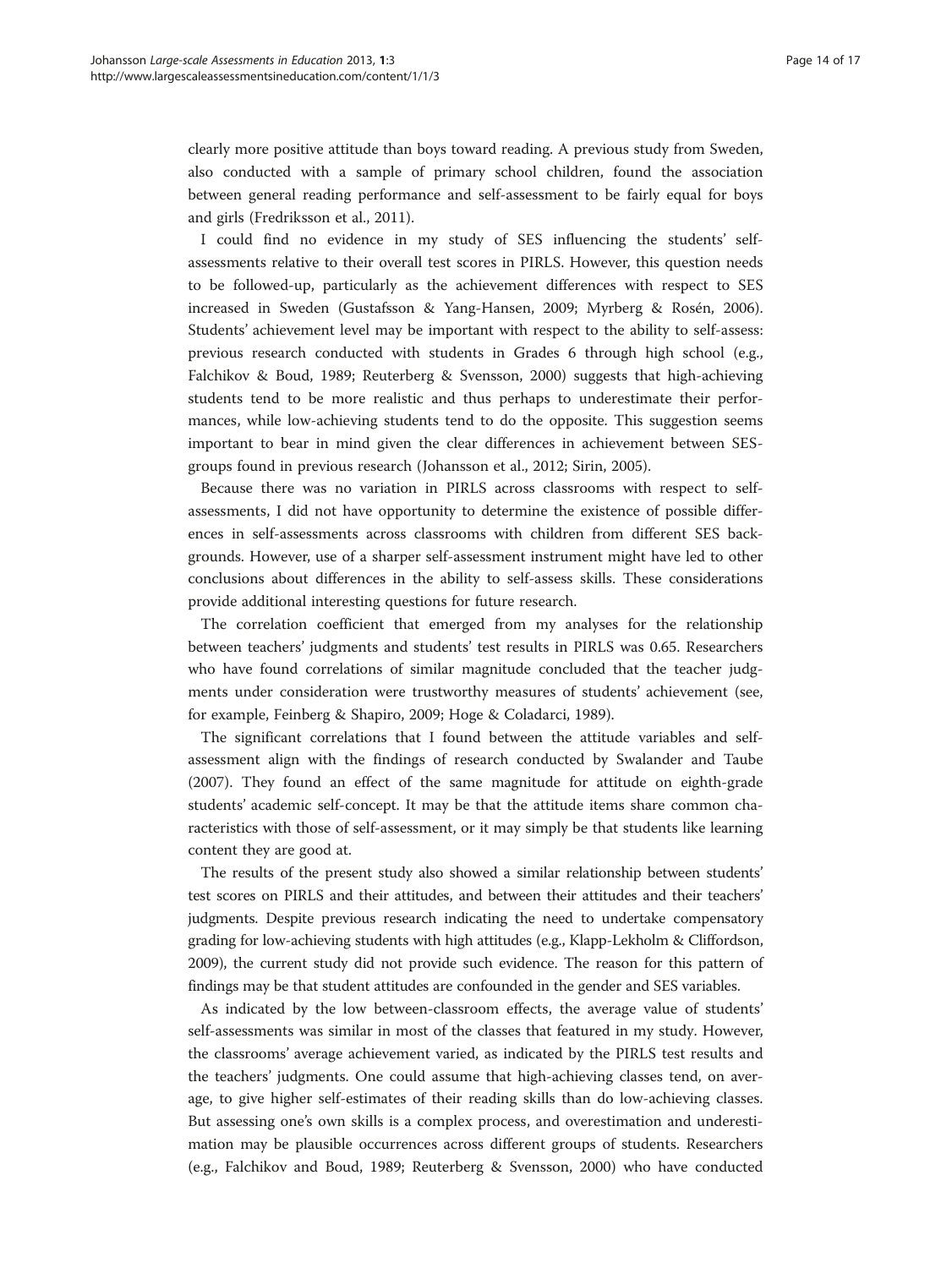<span id="page-14-0"></span>research with samples of students older than the Grade 3 PIRLS participants arrived at just this conclusion.

Another explanation for the similar levels of self-assessment across classrooms may be that the PIRLS questionnaire items concerned comparisons of the students' own reading skills with those of other students in the same class. As such, the students would not have made absolute estimations of their skill or, to express this point another way, they would not have considered whether their reading skills were better or worse than those of the whole student population. It is also possible that more scale points and/or more items would have rendered larger variation in the average selfassessments, and thereby large between-classroom effects.

#### Conclusion

My findings demonstrate that, despite their young age, third-graders' self-assessment of their reading literacy skills can be considered as fairly reliable indicators of those skills. In IEA's 1991 Reading Literacy Study, the correlation between students' self-assessments and their reading scores was 0.25 to 0.55 for most of the countries that participated in the study (Elley, [1992](#page-15-0)). The correlation in the current study was thus somewhat higher, possibly because Swedish teachers and students work closely together across the years, possibly because teachers continuously provide students with information about their achievement, and possibly because teachers give students ample opportunity to identify their achievement levels. In Sweden, the fact that Grade 3 students and their teachers have spent almost three years together in school may also contribute to a shared understanding of what literacy knowledge and skills are important.

Also, teachers in Sweden have sole responsibility for interpreting and applying the assessment criteria, whereas assessment in other countries tends to be carried out by both teachers and external examiners. Given the different circumstances for student self-assessments across countries, it would be interesting to examine the relationship between these assessments and teacher judgments in a comparative study. In IEA's goldmines of educational data, there may be other adequate items and countries that researchers and other interested parties can use to shed more light on these and other salient issues regarding students' self-assessment.

# Endnote

<sup>a</sup>Countries participating in large-scale assessment studies sometimes elect to introduce an element of particular interest to their country into their data gathering and analysis. These elements are typically called national extensions.

#### Competing interests

The author declares that he has no competing interests.

Received: 28 August 2013 Accepted: 3 September 2013 Published: 16 September 2013

#### References

Bentler, PM. (1990). Comparative fit indexes in structural models. Psychological Bullentin, 107(2), 238–246.

Black, P, & Wiliam, D. (1998). Assessment and classroom learning. Assessment in Education: Principles, Policy and Practice, 5(1), 7–74.

Blatchford, P. (1997). Pupils' self-assessments of academic attainment at 7, 11 and 16 years: Effects of sex and ethnic group. British Journal of Educational Psychology, 67(2), 169–184. doi:10.1111/j.2044-8279.1997.tb01235.x.

Boekaerts, M. (1991). Subjective competence, appraisals and self-assessment. Learning and Instruction, 1(1), 1–17.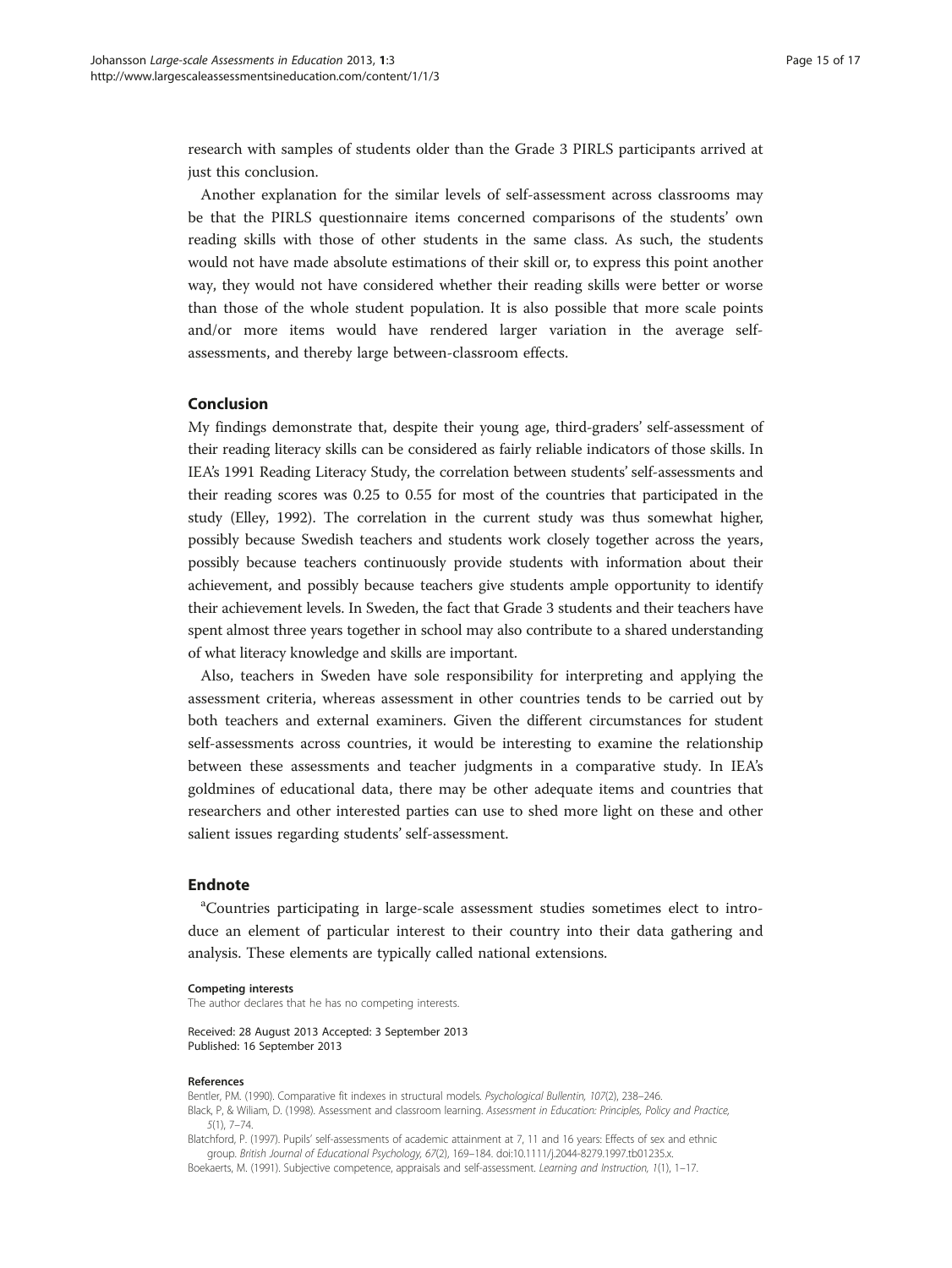<span id="page-15-0"></span>Butler, YG, & Lee, J. (2006). On-task versus off-task self-assessments among Korean elementary school students studying English. Modern Language Journal, 90(4), 506–518.

Campbell, JR., Kelly, DL., Mullis, IVS, Martin, MO, & Sainsbury, M. (2001). Framework and specifications for PIRLS assessment 2001 (2nd ed.). Chestnut Hill, MA: Boston College.

Elley, WB (1992). How in the world do students read? The Hague, the Netherlands: International Association for the Evaluation of Educational Achievement (IEA).

- Falchikov, N, & Boud, D. (1989). Student self-assessment in higher education: A meta-analysis. Review of Educational Research, 59(4), 395–430.
- Feinberg, AB., & Shapiro, ES. (2009). Teacher accuracy: An examination of teacher-based judgments of students' reading with differing achievement levels. Journal of Educational Research, 102, 453–462.
- Fredriksson, U, Villalba, E, & Taube, K. (2011). Do students correctly estimate their reading ability? A study of Stockholm students in Grades 3 and 8. Reading Psychology, 32, 301–321.
- Gielen, S, Peeters, E, Dochy, F, Onghena, P, & Struyven, K. (2010). Improving the effectiveness of peer feedback for learning. Learning and Instruction, 20(4), 304–315.
- Gustafsson, J-E (2009). Strukturell Ekvationsmodellering [Structural equation modeling]. In G. Djurfeldt & M. Barmark (Eds.), Statistisk verktygslåda 2: Multivariat analys [Statistical toolbox 2: Multivariate analysis] (pp. 269–321). Lund, Sweden: Studentlitteratur.
- Gustafsson, J-E, & Rosén, M. (2004). Förändingar i läskompetens 1991–2001: En jämförelse över tid och länder (Changes in reading literacy 1991–2001: A comparison across time and countries). Gothenburg, Sweden: University of Gothenburg.
- Gustafsson, J-E, & Yang-Hansen, K. (2009). Resultatförändringar i svensk grundskola. [Changes in achievement in Swedish compulsory school]. In L. M. Olsson (Ed.), Vad påverkar resultaten i grundskolan? (What influences achievement in compulsory school? pp. 40–84). Stockholm, Sweden: Skolverket.
- Hansson, Å (2011). Ansvar för matematiklärande: Effekter av undervisningsansvar i det flerspråkiga klassrummet [Responsibility for learning in mathematics: Effects of teaching responsibility in the multilinguial classroom] (Unpublished doctoral thesis). Sweden: University of Gothenburg. Available online at [http://hdl.handle.net/2077/26669.](http://hdl.handle.net/2077/26669)
- Hattie, J (2009). Visible learning: A synthesis of over 800 meta-analyses relating to achievement. London, UK: Routledge.
- Hattie, J, & Timperley, H. (2007). The power of feedback. Review of Educational Research, 77(1), 81-112.
- Hoge, RD, & Coladarci, T. (1989). Teacher-based judgments of academic achievement: A review of literature. Review of Educational Research, 59(3), 297–313.
- Hox, J (2002). Multilevel analysis: Techniques and applications. Mahwah, NJ: Lawrence Erlbaum Associates.
- Hu, L, & Bentler, PM. (1999). Cutoff criteria for fit indexes in covariance structure analysis: Conventional criteria versus new alternatives. Structural Equation Modeling, 6, 1–55.
- Johansson, S, Myrberg, E, & Rosén, M. (2012). Teachers and tests: assessing pupils' reading achievement in primary schools. Educational Research and Evaluation, 18(8), 693–711. doi:10.1080/13803611.2012.718491.
- Jöreskog, KG (1993). Testing structural equation models. In K. A. Bollen & J. Scott Long (Eds.), Testing structural equation models (pp. 294–316). Newbury Park, CA: Sage.
- Klapp-Lekholm, A, & Cliffordson, C. (2009). Effects of student characteristics on grades in compulsory school. Educational Research and Evaluation, 15(1), 1–23.
- Kuncel, NR, Credé, M, & Thomas, LL. (2005). The validity of self-reported grade point averages, class ranks, and test scores: A meta-analysis. Review of Educational Research, 75(1), 63–82.
- Little, TD, Cunningham, WA, Shahar, G., & Widaman, K. F. (2002). To parcel or not to parcel? Exploring the question, weighing the merits. Structural Equation Modeling, 9, 151–173.
- Loehlin, JC. (2004). Latent variable models (4th ed.). Mahwah, NJ: Lawrence Erlbaum Associates.
- Martin, MO, Mullis, IVS, & Kennedy, AM. (2003). PIRLS 2001 technical report. Chestnut Hill, MA: Boston College.
- McDonald, B, & Boud, D. (2003). The impact of self-assessment on achievement: The effects of self-assessment training on performance in external examinations. Assessment in Education, 10(2), 209–220.
- Muthén, BO. (1994). Multilevel covariance structure-analysis. Sociological Methods & Research, 22(3), 376–398. doi:10.1177/0049124194022003006.
- Muthén, LK., & Muthén, BO (2007–2012). Mplus user's guide. Los Angeles, CA: Muthén & Muthén.
- Myrberg, E, & Rosén, M. (2006). Reading achievement and social selection in independent schools in Sweden: Results from IEA PIRLS 2001. Scandinavian Journal of Educational Research, 50(2), 185–205.
- Reuterberg, S-E, & Svensson, A (2000). Köns- och socialgruppsskillnader i matematik orsaker och konsekvenser (Gender differences and SES differences in mathematics: Causes and consequenses). Mölndal, Sweden: University of Gothenburg.
- Rosén, M, Myrberg, E, & Gustafsson, J-E (2005). Läskompetens i skolår 3 och 4. Nationell rapport från PIRLS 2001 i Sverige [Reading literacy in Grades 3 and 4: National report from PIRLS 2001 in Sweden]. Gothenburg, Sweden: University of Gothenburg.
- Ross, JA (2006). The reliability, validity, and utility of self-assessment. Practical Assessment Research & Evaluation, 11(10), 1–13. Available online at [http://pareonline.net/getvn.asp?v=11&n=10.](http://pareonline.net/getvn.asp?v=11&n=10)
- Ross, JA, Rolheiser, C, & Hogaboam-Gray, A. (1999). Effects of self-evaluation training on narrative writing. Assessing Writing, 6(1), 107–132.
- Shrauger, JS, & Osberg, TM (1981). The relative accuracy of self-predictions and judgments by others in psychological assessment. Psychological Bulletin, 90, 322–351.
- Sirin, SR. (2005). Socioeconomic status and academic achievement: A meta-analytic review of research. Review of Educational Research, 75(3), 417–453.
- Sperling, R. A., Howard, B. C., Miller, L. A., & Murphy, C. (2002). Measures of children's knowledge and regulation of cognition. Contemporary Educational Psychology, 27(1), 51–79.
- Swalander, L, & Taube, K. (2007). Influences of family based prerequisites, reading attitude, and self-regulation on reading ability. Contemporary Educational Psychology, 32(2), 206–230.